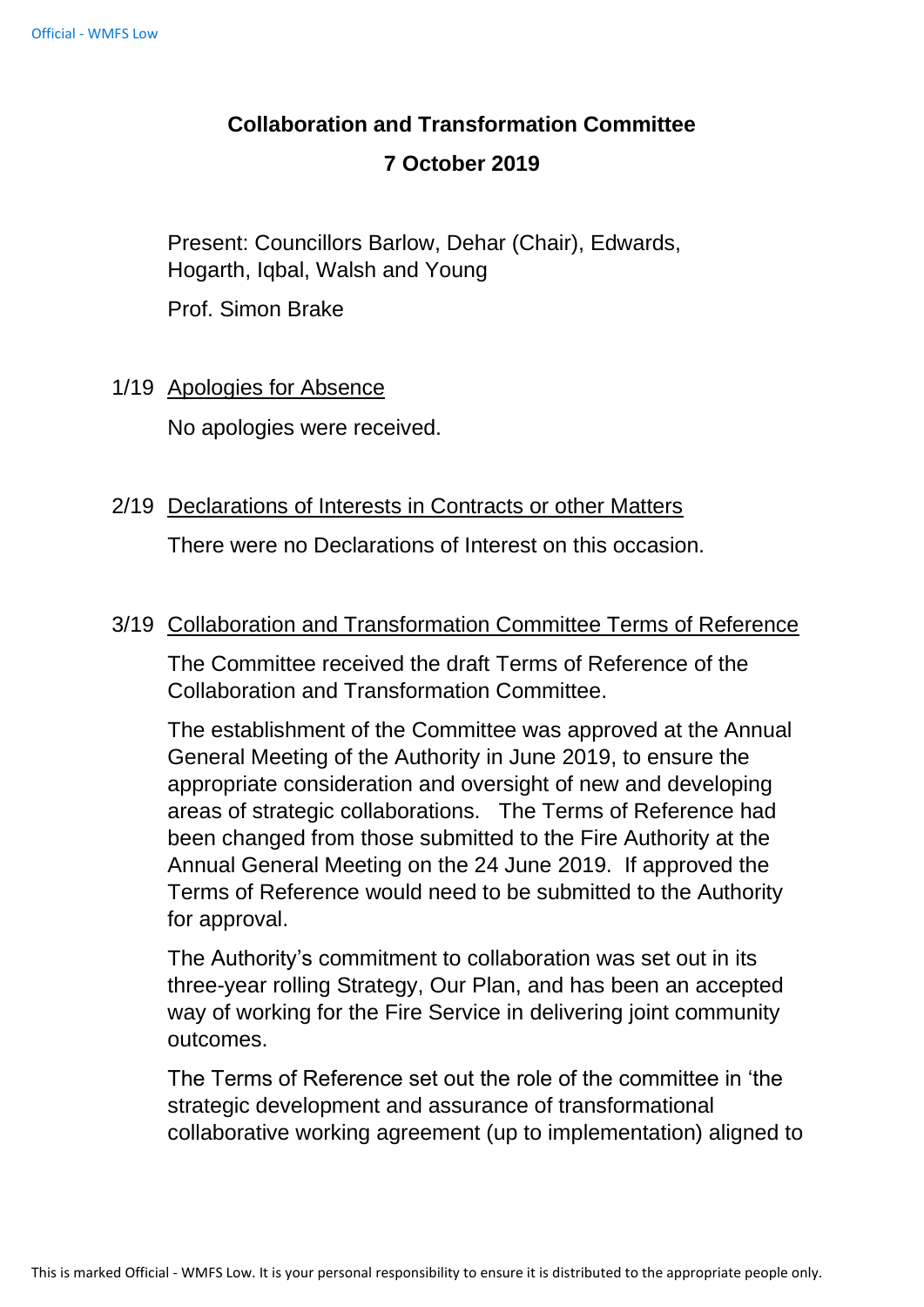the 'Duty to Collaborate' (Policing and Crime Act 2017) and/or the delivery of the Authority's Strategy.

The Authority's review of future governance and outcomes of the Future Governance Working Group clearly highlighted the benefits of wider collaboration in services delivered for local communities. The Members of the Committee considered the following points in the review and enhancement of the current terms of reference:

- The role of the committee in championing digital transformation across the Service as a core consideration for collaboration;
- The role of the committee in enabling the Service to improve and evolve new and existing areas of collaboration through providing clear strategic direction, aligned to the Authority's strategy, Our Plan
- Member involvement in supporting collaborative relationships through links within respect local authorities.

Members were asked to consider making additions to the Terms of Reference.

Members felt that the new Terms of Reference were very useful

#### **Resolved**:

- 1. that the changes to the terms of reference for the Committee be approved
- 2. that the changes be submitted to the next meeting of the Fire Authority.

## 4/19 Strategic Collaborations – An Overview

Members of the Committee noted the ongoing areas of Strategic Collaboration across the Authority and Service with other public service and blue light service providers.

The three-year rolling strategy "Our Plan" is the accepted way of working for the Fire Service in delivering joint community outcomes. This approach to joint working has been legislated through the Policing and Crime Act.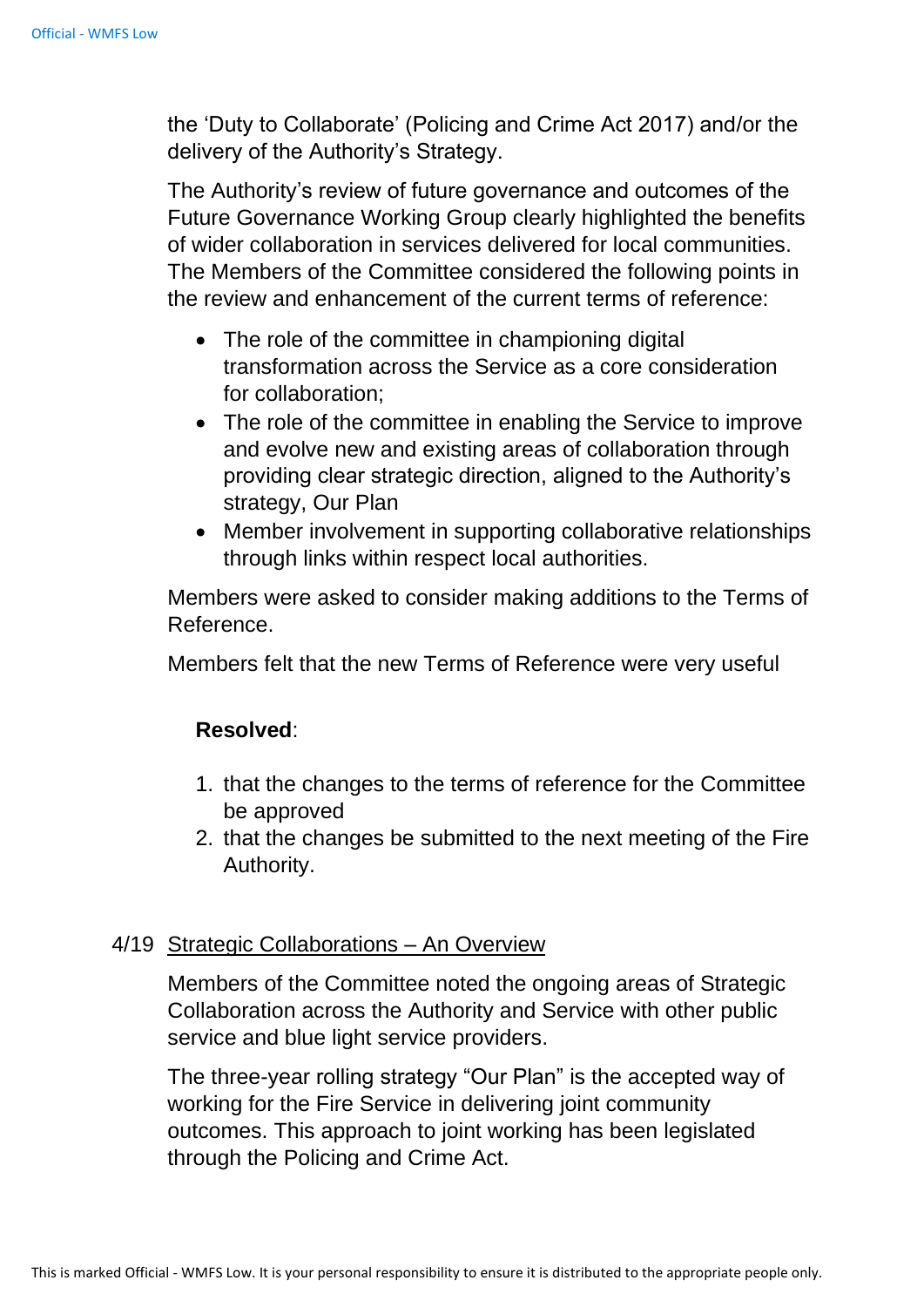The Act sets out a 'duty to collaborate' with other blue light services stating that 'the three emergency services should consider opportunities to collaborate with other services. If it is in the interests of the efficiency or effectiveness of at least one of the parties to collaborate, then the relevant service (i.e. the service that originally considers the opportunity) must notify the other service of the proposed collaboration."

The Policing and Crime Act 2017 doesn't exclude other collaborations.

A broad range of examples of current collaborative activity were provided in an Appendix to the report examples of which were:

- National Fire Chiefs Council Support Hub
- West Midlands Police sharing of estates
- West Midlands Combined Authority Road Safety Strategy, Digital, Portfolio and Project Management
- Staffordshire Fire and Rescue Service Share Fire Control
- Local Resilience Forum
- Digital Shropshire, Staffordshire and South Wales Fire and Rescue Services
- Primary Authority Scheme Fire Safety
- High Rise Training Oldbury FRSs
- Health Consensus Statement
- Emergency Services Working Group
- National Procurement Framework

In 2017 for every £1 spent with the Fire Service, West Midlands communities receive £5 of 'social value'.

The Chair of the Committee suggested that income could be made by using empty office space or empty properties could be used for the homeless.

The Treasurer stated that there were limited opportunities but options that could be looked at. The matter had been raised at the Audit and Risk Committee and a further report would be presented to the next meeting of the Committee. It was suggested that members of the Committee may wish to attend the next meeting of the Audit and Risk Committee scheduled for the 11 November and prior to the Collaboration and Transformation Committee.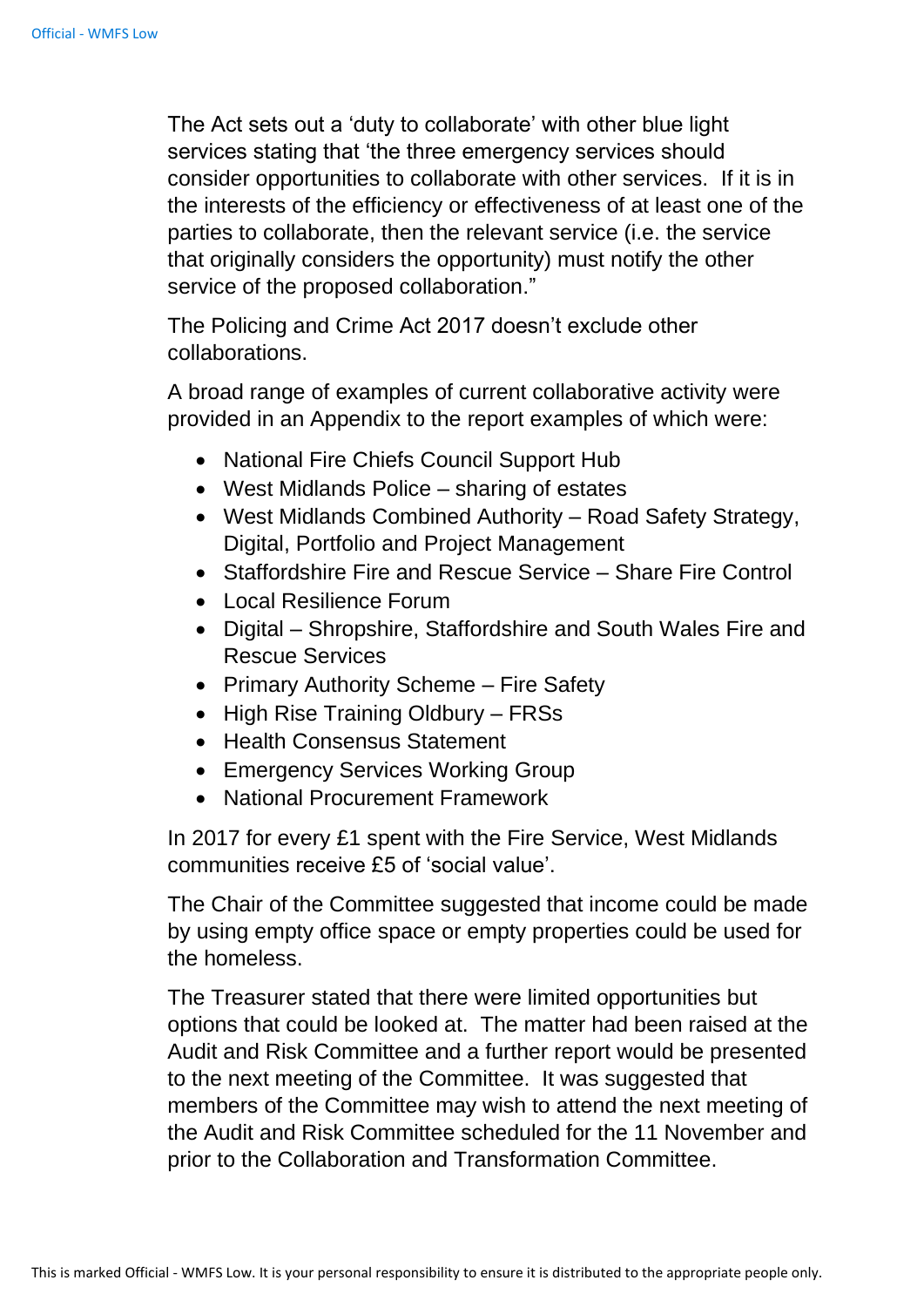One Member suggested collaboration with Councils/Combined Authority and the Fire Service in respect of road safety as councils were cutting back on signage, white lining and decluttering of the roads from sandbags, banners and redirection signs that we no longer needed or applicable.

Another Members stated that this was the first meeting of the Committee and requested that an hour was set aside for training on the purpose of the Committee and its Terms of Reference.

The Clerk confirmed that this could be arranged, however, the following report set out the key factors which contribute to collaborative working across the Service to enable the Committee to determine a definition for Collaboration for the Authority.

#### 5/19 Collaboration – Developing Strategic Collaboration Definition

The Committee considered the key factors which contribute to collaborative working across the Service and discussed the definition for collaboration for the Authority which will support the Service in considering future strategic direction.

The Committee had received details of the Services collaborative working and details of the 'Duty to Collaborate' as set out the Police and Crime Act 2017, which required them to look for transformational ways to enhance public safety and/or efficiency with other blue light services. It was noted that collaboration was not restricted to blue light organisations.

In developing the definition there should be an alignment of purpose for the respective organisations and purpose of those we want to collaborate with.

The collaboration should also meet with the Authority's priorities as set out in "Our Plan".

The Duty to Collaborate aims to strengthen and deepen crossemergency service collaboration opportunities.

- Keeping Communities safer
- Increasing collaborative momentum
- Developing a wider understanding of good collaborations
- Value for Money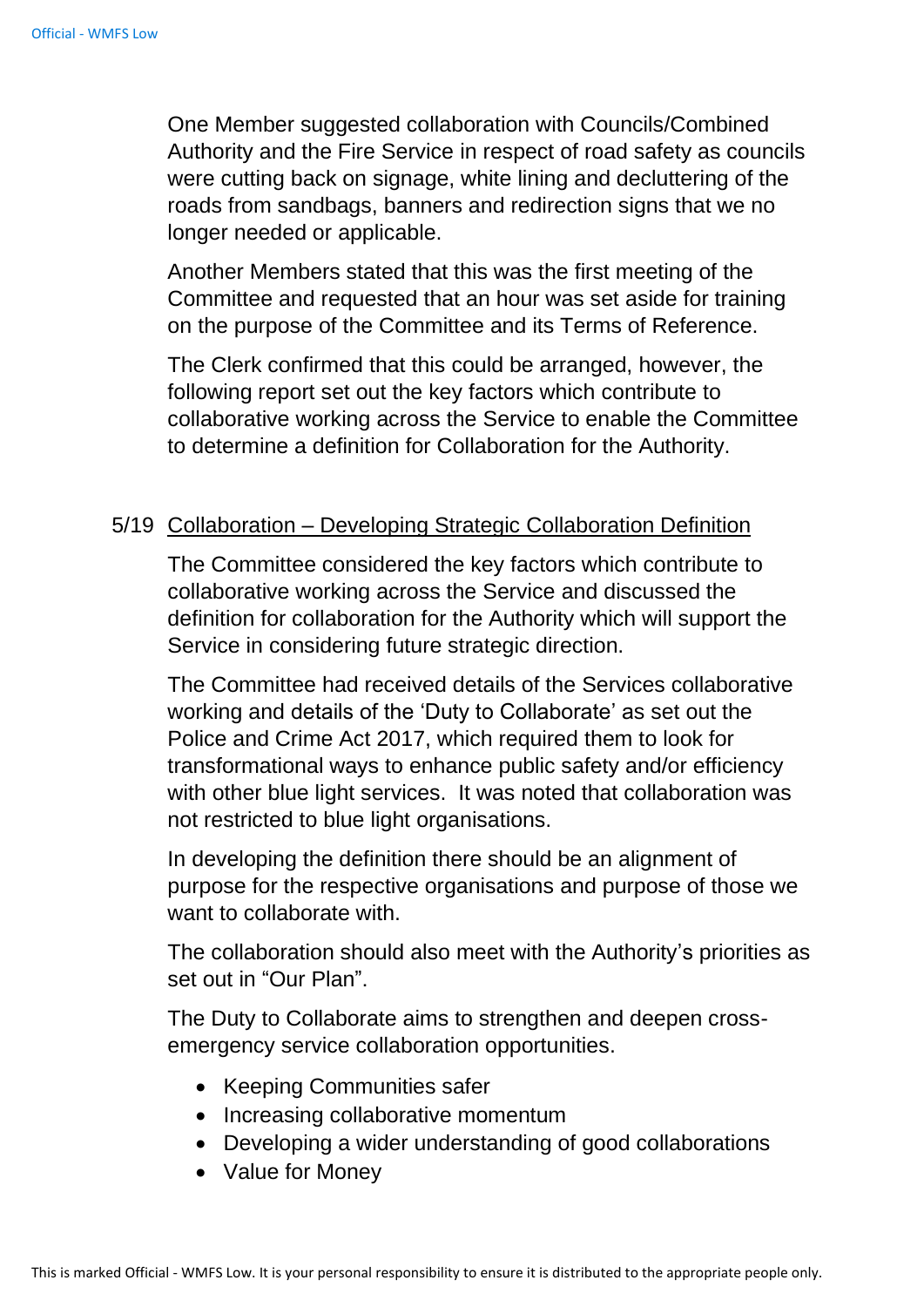The Emergency Services Collaboration Working Group is a cross blue light service group which report to government and provides an example of how the sector is meeting the duty to collaborate.

The duty does not set out a specific definition on but seeks to enable it and provide a few high level provisions and in particular the development of a collaborative agreement.

The dictionary definition of collaboration was set out as:

"the situation of two or more people working together to create or achieve the same thing".

The dictionary definition of transformation is:

"a change in the appearance or character of something or someone, especially so that that thing or person is improved.

In developing the definition it was suggested that there should be alignment of purpose for the respective organisation in the collaboration and preferably in wider organisational values, strategy and process.

There were several considerations that ultimately ensure communities receive the most effective and efficient service and these include:

- People resources
- Financial resources
- Agreement on risk
- Internal communications
- Clear perspective

An example of a collaborative agreement was the Shared Stoke on Trent and Staffordshire and West Midland Fire Service Fire Control.

Collaboration for West Midlands Fire and Rescue Authority could be seen as where:

"two or more public service organisations agree to work together to deliver something of public value (public safety, efficient and/or effectiveness), which supports the priorities of the organisations and community outcomes"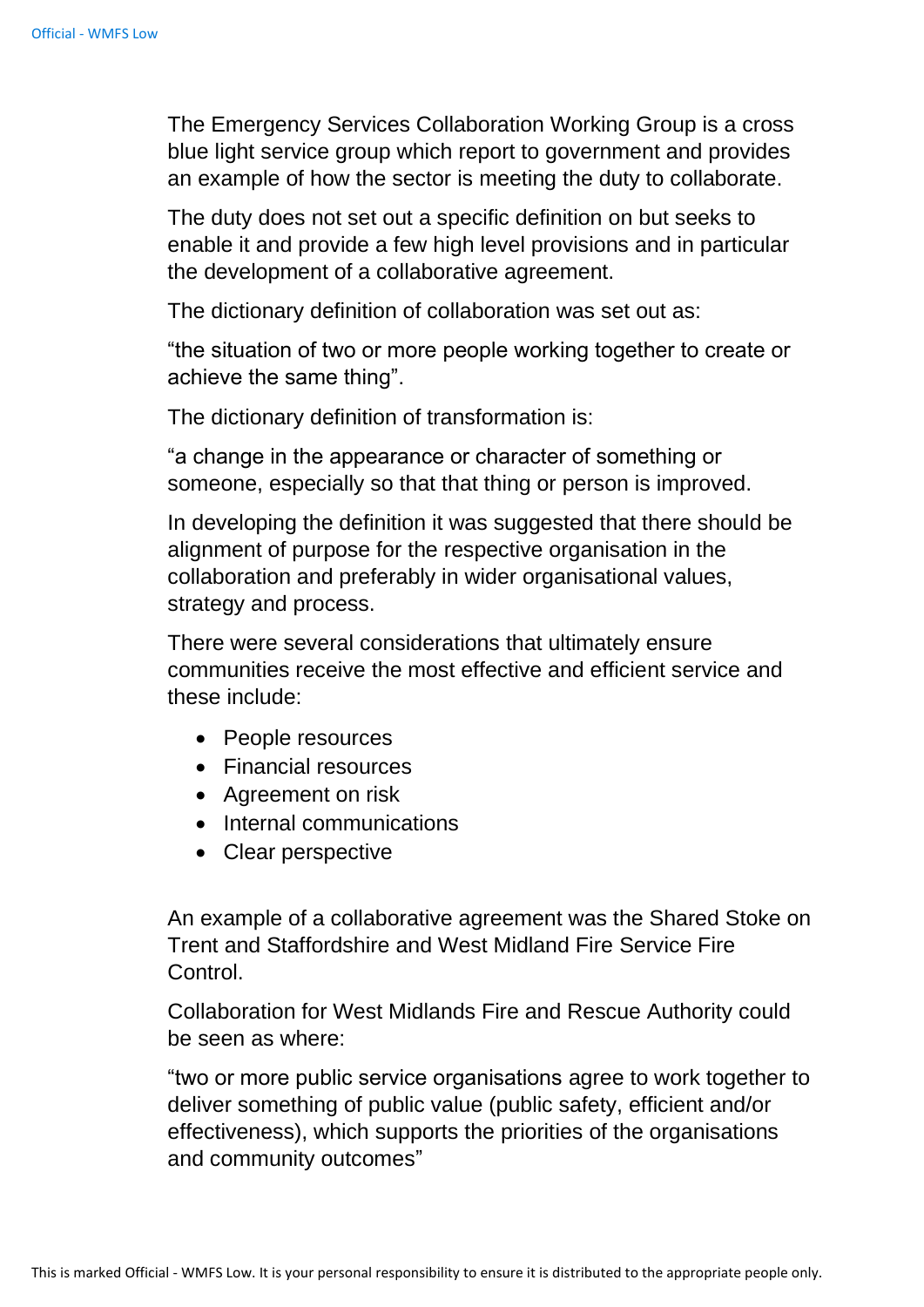"collaborations will use the IRMP to forecast risk and future capability and will meet digital expectations as set out the Service's Digital Declaration".

In recommending the definition for the Authority, Members would be enabling the strategic direction for collaboration to be determined by the Authority, in alignment with the approval of strategic priorities and outcome and the Authority budget setting meeting in February 2020.

Officers will work within this framework to develop and engage in structured collaborative relationships in line with the delegations set out in the Authority's constitution.

The Committee agreed to further explore the definition of Collaboration at its meeting scheduled for 11 November 2019.

A member expressed a word of caution in respect of collaboration and past experiences where a lot of work, time and effort had been put into projects that had not subsequently come to fruition. There were also risks associated with working with some partners.

The Clerk stated that these points would be set out in a report to the next meeting.

Members discussed previous collaborations that had been successful or unsuccessful to varying degrees. A discussion took place on the possible negative outcomes of collaboration with certain organisations and resistance experienced previously and felt that the Authority should be cautious.

Members wanted the community to benefit from the effects of collaborative working.

The co-opted member joined the meeting at this point and apologised for being late.

The co-opted member stated that during his 18 months on the Authority he has been impressed that the Fire and Rescue Service is doing a good job. It was suggested that the Fire Service could spread its skills and abilities across the communities. He informed the Committee of his experience when visiting the New York Fire Service and their work with paramedics. He said that if a 911 call is received for a person with a cardiac arrest in New York, the fire service attended first and then hand over to paramedics and they